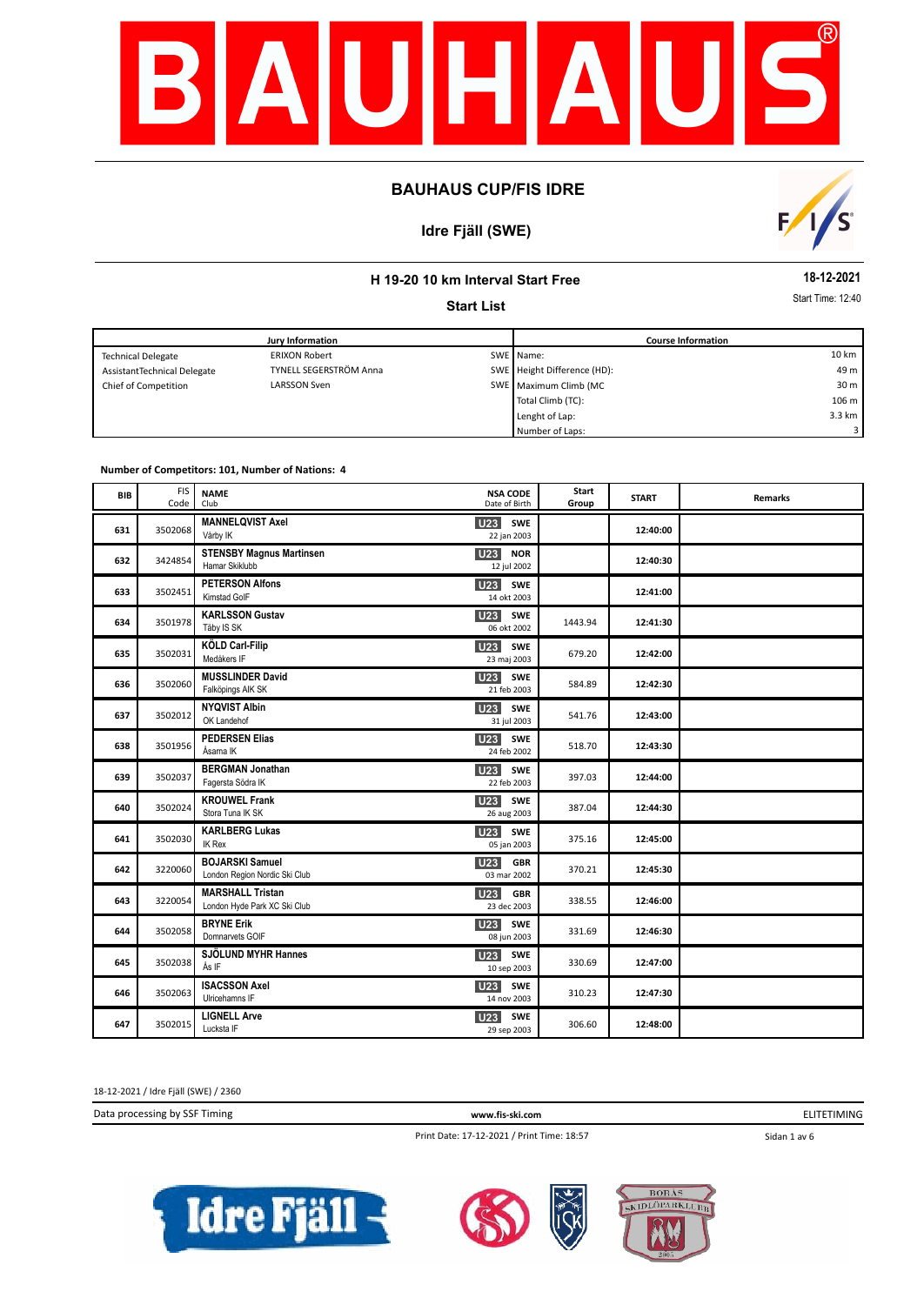

**Idre Fjäll (SWE)**



**H 19-20 10 km Interval Start Free**

**Start List**

**18-12-2021** Start Time: 12:40

**Number of Competitors: 101, Number of Nations: 4**

| BIB | <b>FIS</b><br>Code | <b>NAME</b><br>Club                                | <b>NSA CODE</b><br>Date of Birth             | Start<br>Group | <b>START</b> | Remarks |
|-----|--------------------|----------------------------------------------------|----------------------------------------------|----------------|--------------|---------|
| 648 | 3502086            | <b>KÄLLIDEN Albin</b><br>Granbergsdals IF          | <b>U23</b><br><b>SWE</b><br>20 apr 2003      | 300.90         | 12:48:30     |         |
| 649 | 3502066            | SKIÖLD Adrian<br>Borås SK                          | U23<br><b>SWE</b><br>22 jan 2003             | 295.16         | 12:49:00     |         |
| 650 | 3502036            | <b>STRAND Filip</b><br>Domnarvets GOIF             | <b>U23</b><br>SWE<br>22 maj 2003             | 294.54         | 12:49:30     |         |
| 651 | 3502021            | HÄGGLÖF Sebastian<br>Hägglunds Ski Team SK         | U <sub>23</sub><br><b>SWE</b><br>20 jan 2003 | 293.94         | 12:50:00     |         |
| 652 | 3501985            | <b>SAITTON Axel</b><br>Vårby IK                    | <b>U23</b><br>SWE<br>08 nov 2002             | 290.91         | 12:50:30     |         |
| 653 | 3502046            | LÖFGREN Emil<br>Täfteå IK                          | <b>U23</b><br><b>SWE</b><br>06 apr 2003      | 289.50         | 12:51:00     |         |
| 654 | 3502049            | <b>BJÖRCK Hampus</b><br><b>IFK Umeå</b>            | <b>U23</b><br><b>SWE</b><br>15 maj 2003      | 287.41         | 12:51:30     |         |
| 655 | 3502094            | <b>BERGLUND Victor</b><br>Duveds IF                | <b>U23</b><br><b>SWE</b><br>25 dec 2003      | 282.95         | 12:52:00     |         |
| 656 | 3501931            | <b>NORDIN Laban</b><br>Vårby IK                    | U23<br>SWE<br>26 feb 2002                    | 282.12         | 12:52:30     |         |
| 657 | 3502000            | <b>HELLGREN Alfred</b><br>Hägglunds Ski Team SK    | U <sub>23</sub><br><b>SWE</b><br>15 mar 2002 | 275.66         | 12:53:00     |         |
| 658 | 3780072            | <b>ZILINSKAS Irmantas</b><br>Anyksciu KKSC         | U23<br><b>ITU</b><br>15 dec 2002             | 273.98         | 12:53:30     |         |
| 659 | 3502020            | ANGELSIÖÖ Elliot<br>Storvreta IK                   | U23<br><b>SWE</b><br>08 okt 2003             | 267.95         | 12:54:00     |         |
| 660 | 3501959            | <b>CLAESSON Benjamin</b><br>IF Hallby SOK          | U23<br><b>SWE</b><br>23 okt 2002             | 262.83         | 12:54:30     |         |
| 661 | 3501990            | <b>MIERNIK Gabriel</b><br>Gellivare Skidallians IK | U23<br><b>SWE</b><br>27 jun 2002             | 260.44         | 12:55:00     |         |
| 662 | 3501964            | <b>HOLMGREN Viktor</b><br>Täfteå IK                | U23<br><b>SWE</b><br>30 apr 2002             | 260.20         | 12:55:30     |         |
| 663 | 3502032            | <b>SUNDÉN Viktor</b><br>Strömnäs GIF Skidklubb     | U <sub>23</sub><br><b>SWE</b><br>06 nov 2003 | 259.80         | 12:56:00     |         |
| 664 | 3502018            | <b>OLSEN Måns</b><br>Grava SK                      | <b>U23</b><br><b>SWE</b><br>05 nov 2003      | 255.18         | 12:56:30     |         |
| 665 | 3501940            | SJÖGREN Hugo<br>Tranemo IF Skidklubb               | <b>U23</b><br><b>SWE</b><br>07 jan 2002      | 248.92         | 12:57:00     |         |
| 666 | 3501937            | <b>SNELL Tobias</b><br>Luleå Gjutarens IF          | <b>U23</b><br><b>SWE</b><br>24 apr 2002      | 245.67         | 12:57:30     |         |
| 667 | 8420472            | <b>FJELLHEIM Birk</b><br>Bossmo Ytteren IL         | <b>U23</b><br><b>NOR</b><br>08 jul 2003      | 234.19         | 12:58:00     |         |

18-12-2021 / Idre Fjäll (SWE) / 2360

Data processing by SSF Timing **www.fis-ski.com**

Print Date: 17-12-2021 / Print Time: 18:57

ELITETIMING

Sidan 2 av 6





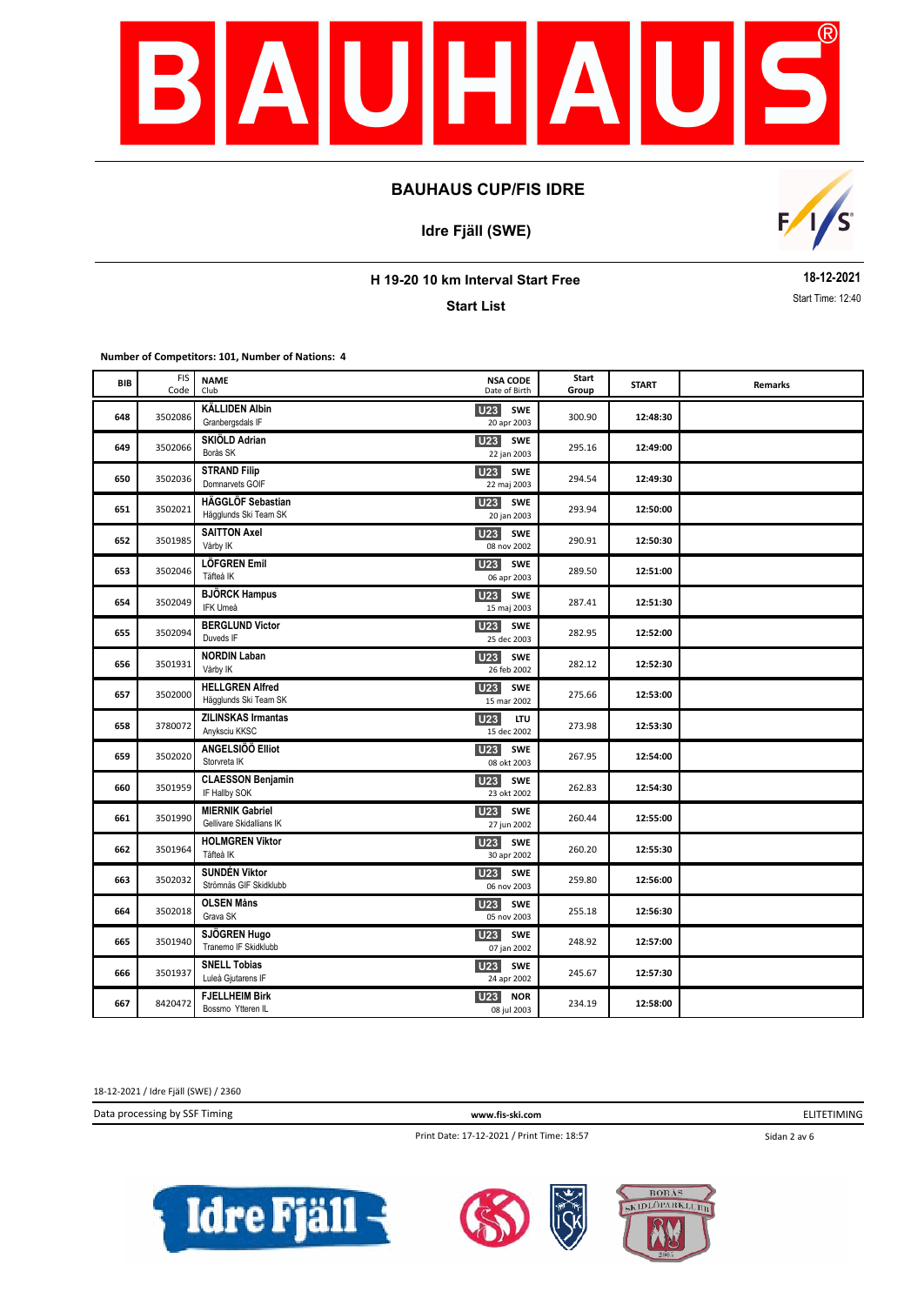

**Idre Fjäll (SWE)**



**H 19-20 10 km Interval Start Free**

**Start List**

**18-12-2021** Start Time: 12:40

**Number of Competitors: 101, Number of Nations: 4**

| BIB | <b>FIS</b><br>Code | <b>NAME</b><br>Club                               | <b>NSA CODE</b><br>Date of Birth             | Start<br>Group | <b>START</b> | Remarks |
|-----|--------------------|---------------------------------------------------|----------------------------------------------|----------------|--------------|---------|
| 668 | 3502005            | <b>KARLSSON Axel</b><br>Täby IS SK                | SWE<br><b>U23</b><br>17 dec 2003             | 232.16         | 12:58:30     |         |
| 669 | 3502043            | <b>GEORGSSON Kalle</b><br>Högbo GIF               | <b>U23</b><br><b>SWE</b><br>04 mar 2003      | 231.45         | 12:59:00     |         |
| 670 | 3502072            | <b>HELLDÉN Walter</b><br>Gellivare Skidallians IK | <b>U23</b><br><b>SWE</b><br>12 jun 2003      | 229.12         | 12:59:30     |         |
| 671 | 3502053            | <b>GEDDA Hjalmar</b><br>OK Landehof               | <b>U23</b><br><b>SWE</b><br>16 apr 2003      | 227.79         | 13:00:00     |         |
| 672 | 3502056            | <b>ANDERBERG Ludvig</b><br>IFK Mora SK            | <b>SWE</b><br><b>U23</b><br>11 aug 2003      | 227.09         | 13:00:30     |         |
| 673 | 8420254            | <b>FERAGEN Sebastian Roed</b><br>Tynset IF        | U23<br><b>NOR</b><br>14 sep 2003             | 226.25         | 13:01:00     |         |
| 674 | 3501945            | <b>LUNDBERG Oskar</b><br>Borås SK                 | U <sub>23</sub><br><b>SWE</b><br>20 mar 2002 | 223.99         | 13:01:30     |         |
| 675 | 3501942            | <b>OLSEN Kasper</b><br>Grava SK                   | <b>U23</b><br><b>SWE</b><br>11 jan 2002      | 222.16         | 13:02:00     |         |
| 676 | 3501936            | <b>JONSSON Ludvig</b><br>Hudiksvalls IF           | U23<br><b>SWE</b><br>05 nov 2002             | 213.94         | 13:02:30     |         |
| 677 | 3501927            | <b>LENZ Jonas</b><br>Matfors SK                   | U <sub>23</sub><br><b>SWE</b><br>16 maj 2002 | 213.58         | 13:03:00     |         |
| 678 | 3501999            | <b>BRANDT Erik</b><br>Domnarvets GOIF             | U <sub>23</sub><br>SWE<br>31 dec 2002        | 212.62         | 13:03:30     |         |
| 679 | 3502033            | <b>ERIXON Axel</b><br>Grava SK                    | <b>U23</b><br><b>SWE</b><br>07 jan 2003      | 211.02         | 13:04:00     |         |
| 680 | 3501962            | <b>LUNDSTRÖM Martin</b><br>Bodens SK              | U23<br>SWE<br>31 aug 2002                    | 209.90         | 13:04:30     |         |
| 681 | 3502057            | <b>OSCARSSON Jon</b><br>Ås IF                     | U <sub>23</sub><br>SWE<br>19 sep 2003        | 209.72         | 13:05:00     |         |
| 682 | 3502067            | <b>JOHANSSON Erik</b><br>Domnarvets GOIF          | <b>U23</b><br><b>SWE</b><br>07 jan 2003      | 208.46         | 13:05:30     |         |
| 683 | 8420167            | <b>JOHANSEN Philip</b><br>Trysil IL               | U23<br><b>NOR</b><br>01 sep 2003             | 207.73         | 13:06:00     |         |
| 684 | 3502016            | <b>VINCENT Tor</b><br>Sätra IF                    | <b>U23</b><br><b>SWE</b><br>22 jun 2003      | 200.87         | 13:06:30     |         |
| 685 | 8420132            | <b>TOERAASEN Andreas Oeyen</b><br>Folldal If      | U <sub>23</sub><br><b>NOR</b><br>17 mar 2002 | 200.74         | 13:07:00     |         |
| 686 | 3502028            | <b>GUSTAFSSON Seth</b><br>Grava SK                | U23 SWE<br>09 okt 2002                       | 200.33         | 13:07:30     |         |
| 687 | 3502011            | <b>LUNDHOLM Isak</b><br>Täfteå IK                 | <b>U23</b><br><b>SWE</b><br>08 jun 2003      | 199.30         | 13:08:00     |         |

18-12-2021 / Idre Fjäll (SWE) / 2360

Data processing by SSF Timing **www.fis-ski.com**

ELITETIMING

Print Date: 17-12-2021 / Print Time: 18:57

Sidan 3 av 6





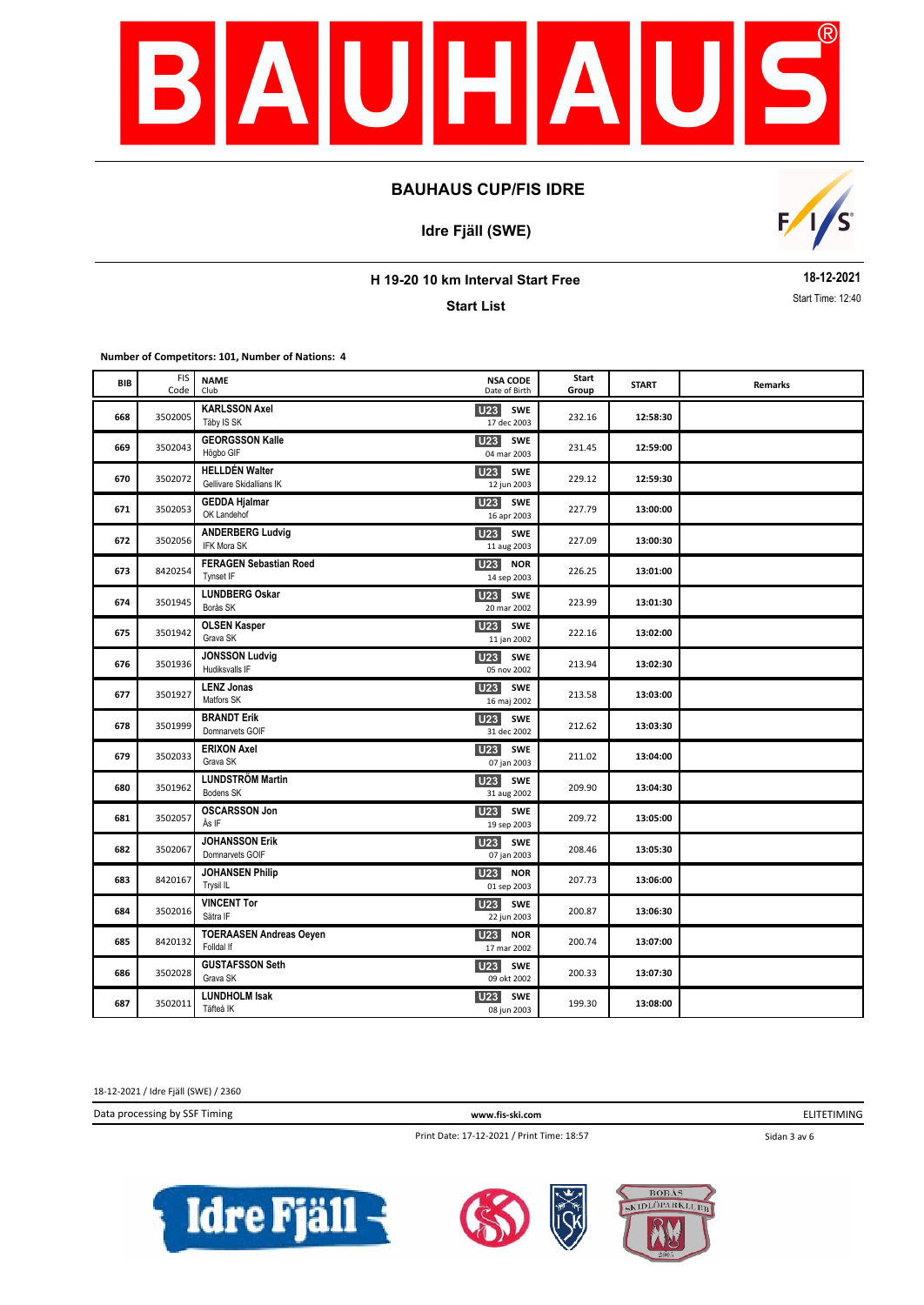

**Idre Fjäll (SWE)**



**H 19-20 10 km Interval Start Free**

**Start List**

**18-12-2021** Start Time: 12:40

**Number of Competitors: 101, Number of Nations: 4**

| BIB | <b>FIS</b><br>Code | <b>NAME</b><br>Club                           | <b>NSA CODE</b><br>Date of Birth             | Start<br>Group | <b>START</b> | Remarks |
|-----|--------------------|-----------------------------------------------|----------------------------------------------|----------------|--------------|---------|
| 688 | 3501957            | <b>NILSSON Simon</b><br>IF Hallby SOK         | <b>SWE</b><br>U23<br>14 apr 2002             | 198.89         | 13:08:30     |         |
| 689 | 3502073            | SWÄRD Herman<br>Tidaholm SOK Sisu             | <b>U23</b> SWE<br>01 nov 2003                | 197.51         | 13:09:00     |         |
| 690 | 8420036            | <b>OLSEN Oskar Myrvang</b><br>Il Runar        | <b>U23</b><br><b>NOR</b><br>13 maj 2002      | 193.49         | 13:09:30     |         |
| 691 | 3502083            | <b>BLOMBERG Albin</b><br>Rehns BK             | U <sub>23</sub><br>SWE<br>18 mar 2003        | 193.24         | 13:10:00     |         |
| 692 | 3501973            | <b>EKENBERG Harald</b><br><b>IK Stern</b>     | <b>U23</b><br>SWE<br>24 mar 2003             | 191.78         | 13:10:30     |         |
| 693 | 3424879            | <b>SKJOLD Oskar Lockert</b><br>Aasen II       | <b>U23</b><br><b>NOR</b><br>17 dec 2002      | 190.93         | 13:11:00     |         |
| 694 | 3424840            | <b>SCHJOELBERG Joergen</b><br>Tynset IF       | <b>U23</b><br><b>NOR</b><br>29 nov 2002      | 189.36         | 13:11:30     |         |
| 695 | 3502023            | <b>ALMGREN Markus</b><br><b>IFK Mora SK</b>   | <b>U23</b><br>SWE<br>02 jun 2003             | 188.83         | 13:12:00     |         |
| 696 | 3501901            | <b>JONSSON Alexander</b><br>IF Hallby SOK     | U23<br><b>SWE</b><br>11 jan 2002             | 186.30         | 13:12:30     |         |
| 697 | 3220052            | <b>SLIMON James</b><br><b>Highland Nordic</b> | U <sub>23</sub><br><b>GBR</b><br>13 apr 2002 | 181.49         | 13:13:00     |         |
| 698 | 3502017            | <b>MARKSTRÖM Simon</b><br>Luleå Gjutarens IF  | U23 SWE<br>07 feb 2003                       | 181.26         | 13:13:30     |         |
| 699 | 3502061            | <b>LÅNGBERG Wille</b><br>Hudiksvalls IF       | U23 SWE<br>28 apr 2003                       | 177.64         | 13:14:00     |         |
| 700 | 3424843            | <b>VERDENIUS Jacob</b><br>Tolga <sub>IL</sub> | U <sub>23</sub><br><b>NOR</b><br>01 apr 2002 | 175.84         | 13:14:30     |         |
| 701 | 3502050            | <b>JUTTERDAL Malte</b><br>Vreta Skid o MK     | U <sub>23</sub><br>SWE<br>29 aug 2003        | 167.64         | 13:15:00     |         |
| 702 | 3424852            | <b>KJAERNLI Jan Christian</b><br>Rendalen II  | <b>U23</b><br><b>NOR</b><br>17 jun 2002      | 163.74         | 13:15:30     |         |
| 703 | 3501960            | <b>NORDGREN Melker</b><br>Falu IK Skidklubb   | <b>U23</b><br><b>SWE</b><br>22 sep 2002      | 162.75         | 13:16:00     |         |
| 704 | 3502035            | <b>BERGLUND Victor</b><br>Bodens SK           | <b>U23</b> SWE<br>15 jan 2003                | 161.85         | 13:16:30     |         |
| 705 | 3501932            | <b>BLOMQUIST Birk</b><br>Rehns BK             | U23 SWE<br>22 okt 2002                       | 155.14         | 13:17:00     |         |
| 706 | 3501987            | <b>FROST Anders</b><br>Dala-Järna IK          | <b>U23</b> SWE<br>08 okt 2002                | B              | 13:17:30     |         |
| 707 | 3501947            | <b>ANDERSSON Olle</b><br>Ulricehamns IF       | U23<br><b>SWE</b><br>05 jan 2002             | А              | 13:18:00     |         |

18-12-2021 / Idre Fjäll (SWE) / 2360

Data processing by SSF Timing **www.fis-ski.com**

ELITETIMING

Print Date: 17-12-2021 / Print Time: 18:57

Sidan 4 av 6





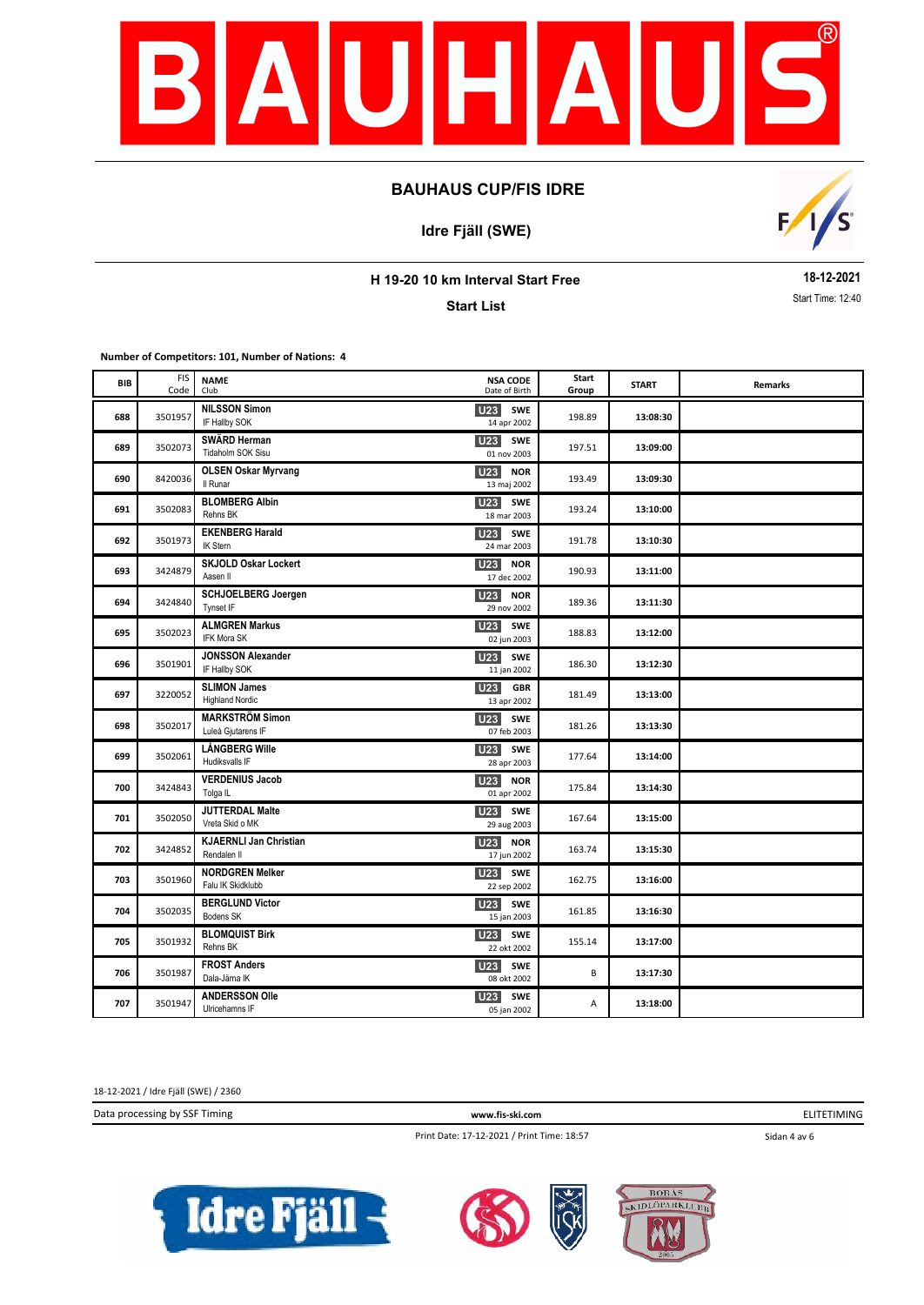

**Idre Fjäll (SWE)**



**H 19-20 10 km Interval Start Free**

**Start List**

**18-12-2021** Start Time: 12:40

**Number of Competitors: 101, Number of Nations: 4**

| BIB | <b>FIS</b><br>Code | <b>NAME</b><br>Club                                   | <b>NSA CODE</b><br>Date of Birth             | Start<br>Group | <b>START</b> | Remarks |
|-----|--------------------|-------------------------------------------------------|----------------------------------------------|----------------|--------------|---------|
| 708 | 3424860            | <b>THORSTENSEN Magnus</b><br>Strindheim Ski           | U23<br><b>NOR</b><br>31 jan 2002             | B              | 13:18:30     |         |
| 709 | 3100500            | <b>GLEDHILL Gabriel</b><br>Strathcona Nordic Ski Club | U23<br><b>GBR</b><br>24 nov 2002             | Α              | 13:19:00     |         |
| 710 | 3502047            | <b>GEZELIUS Albin</b><br>IFK Mora SK                  | U23 SWE<br>19 jun 2003                       | В              | 13:19:30     |         |
| 711 | 3502029            | <b>BERG Hjalmar</b><br>Sunne SLF                      | U <sub>23</sub><br><b>SWE</b><br>22 sep 2003 | Α              | 13:20:00     |         |
| 712 | 3502004            | <b>BERG Ludvig</b><br>Rehns BK                        | <b>U23</b><br>SWE<br>14 aug 2003             | B              | 13:20:30     |         |
| 713 | 3424846            | <b>HORVEN Preben</b><br>Bossmo Og ytteren il          | <b>U23</b><br><b>NOR</b><br>28 jan 2002      | А              | 13:21:00     |         |
| 714 | 3501971            | <b>WESTBERG Eric</b><br>SK Bore Torsby                | <b>U23</b><br>SWE<br>30 jul 2002             | В              | 13:21:30     |         |
| 715 | 3502054            | <b>JUNES Jens</b><br>IFK Umeå                         | <b>U23</b><br>SWE<br>07 jun 2003             | А              | 13:22:00     |         |
| 716 | 3501955            | ALGOTSSON Oskar<br>Åsarna IK                          | U <sub>23</sub><br>SWE<br>01 sep 2002        | B              | 13:22:30     |         |
| 717 | 3502006            | <b>MATTEI Theo</b><br>Kiruna Skidor                   | U23 SWE<br>05 mar 2003                       | А              | 13:23:00     |         |
| 718 | 3501928            | <b>RUNE Carl</b><br>Täby IS SK                        | U <sub>23</sub><br><b>SWE</b><br>19 okt 2002 | B              | 13:23:30     |         |
| 719 | 3501981            | <b>BERGSTRÖM Nils</b><br>Rehns BK                     | U23<br><b>SWE</b><br>13 apr 2002             | А              | 13:24:00     |         |
| 720 | 3501966            | <b>HEDSTRÖM Gustav</b><br>Östersunds SK               | U <sub>23</sub><br>SWE<br>19 apr 2002        | B              | 13:24:30     |         |
| 721 | 3502009            | <b>LANTTO David</b><br>Gellivare Skidallians IK       | U <sub>23</sub><br><b>SWE</b><br>19 feb 2003 | А              | 13:25:00     |         |
| 722 | 3502025            | <b>AUGUSTSSON Albin</b><br>IFK Mora SK                | U23<br><b>SWE</b><br>01 jun 2003             | B              | 13:25:30     |         |
| 723 | 3501976            | <b>ANGER Edvin</b><br>Åsarna IK                       | <b>U23</b><br><b>SWE</b><br>08 apr 2002      | А              | 13:26:00     |         |
| 724 | 3502039            | <b>ELVSETH Andreas</b><br>Offerdals SK                | <b>U23</b> SWE<br>15 jun 2003                | B              | 13:26:30     |         |
| 725 | 3502007            | <b>MURTO Henri</b><br>Gellivare Skidallians IK        | U <sub>23</sub><br><b>SWE</b><br>25 aug 2003 | Α              | 13:27:00     |         |
| 726 | 3501952            | <b>KROUWEL Sander</b><br>Stora Tuna IK SK             | U23 SWE<br>11 jun 2002                       | В              | 13:27:30     |         |
| 727 | 3502062            | <b>SVAHN Leo</b><br>Östersunds SK                     | U23<br><b>SWE</b><br>23 feb 2003             | Α              | 13:28:00     |         |

18-12-2021 / Idre Fjäll (SWE) / 2360

Data processing by SSF Timing **www.fis-ski.com**

ELITETIMING

Print Date: 17-12-2021 / Print Time: 18:57